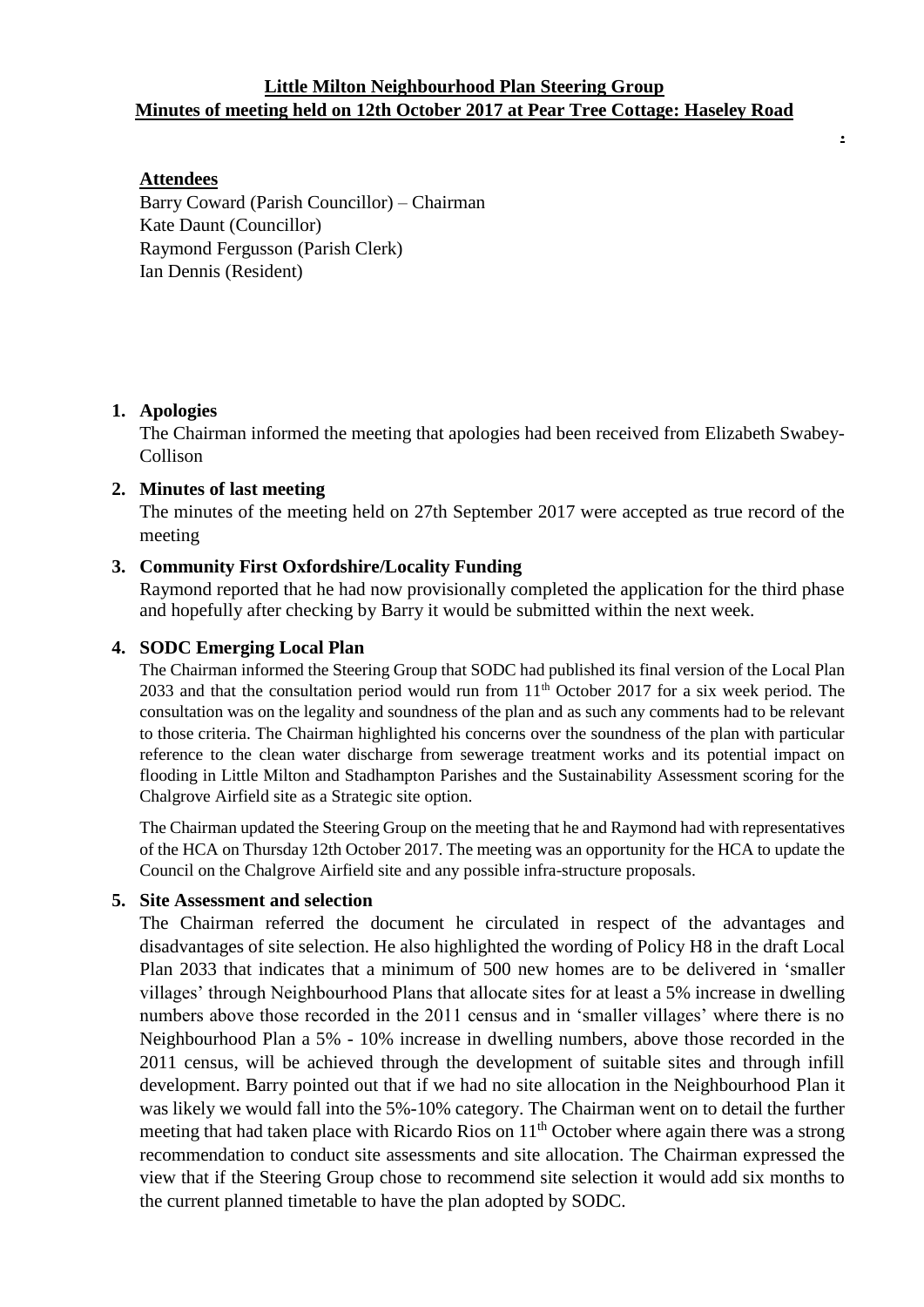There was a lengthy discussion amongst the steering group on the question of site allocation and they decided unanimously not to pursue site assessment within the Neighbourhood Plan and make that recommendation to the Parish Council. The main reasons supporting this extremely difficult decision were:-

- The plan had been consciously based on no site assessment or allocation and however well it was explained there was a high risk that there would be no credibility in the other key aspects of the document.
- There were no guarantees that even with site allocation it would afford complete protection from unwarranted developers.
- It was recognised that pursuing site allocation would place an unreasonable demand on a very limited resource even allowing for any additional support that could be provided by consultants.
- The local assessment was that there was no evidence to support a view that developers were assessing the village for possible sites and therefore there a small risk of unwarranted development.
- The village was constrained for development from planning factors of Green Belt, Conservation Area, flood risk, high grade agricultural land, and nature reserve and therefore development sites were limited.
- The size of the steering group made it very difficult it avoid conflicts of interest in any proposals for potential site allocations.
- The current plan already accepted a 5%-10% growth in housing stock over the life of the plan and the view was we should manage that event when presented with sites.
- On balance of risk it was agreed that no site assessment was the appropriate recommendation

# **6. Appendices and Evidence Base**

There were no further plans to change the evidence base or supporting appendices.

| The Plan                                    |        | Seventh Draft but further changes expected<br>$\bullet$<br>following the meeting with Ricardo Rios<br>on 11 <sup>th</sup> October and a t a further meeting<br>yet to be agreed<br>In the light of agenda item 6 it was<br>$\bullet$ |
|---------------------------------------------|--------|--------------------------------------------------------------------------------------------------------------------------------------------------------------------------------------------------------------------------------------|
|                                             |        | expected that the current plan would be<br>concluded without site selection                                                                                                                                                          |
| Consultation                                | SG/CFO | First and second round of consultations plus                                                                                                                                                                                         |
| <b>Statement</b>                            |        | fete event documented. Drafting started                                                                                                                                                                                              |
| <b>Basic Conditions</b><br><b>Statement</b> | CFO    | Not yet                                                                                                                                                                                                                              |

# **7. Plan Documentation – Progress**

# **8. Detailed review of plan policies**

The Chairman explained that the meeting with Ricardo Rios SODC only managed to review the first four policies and the policy on Roads. Ricardo was broadly happy with the policies themselves but suggested some changes to the wording to ensure that they would be more acceptable to an inspector. The Chairman highlighted a discussion that he had with Ricardo over the assessment of capacity constraints as it related to potential development. As a consequence the Chairman will speak to the Head of Little Milton School and the Head of the Orchard Pre-School to establish the limits of the school's enrolment policy.